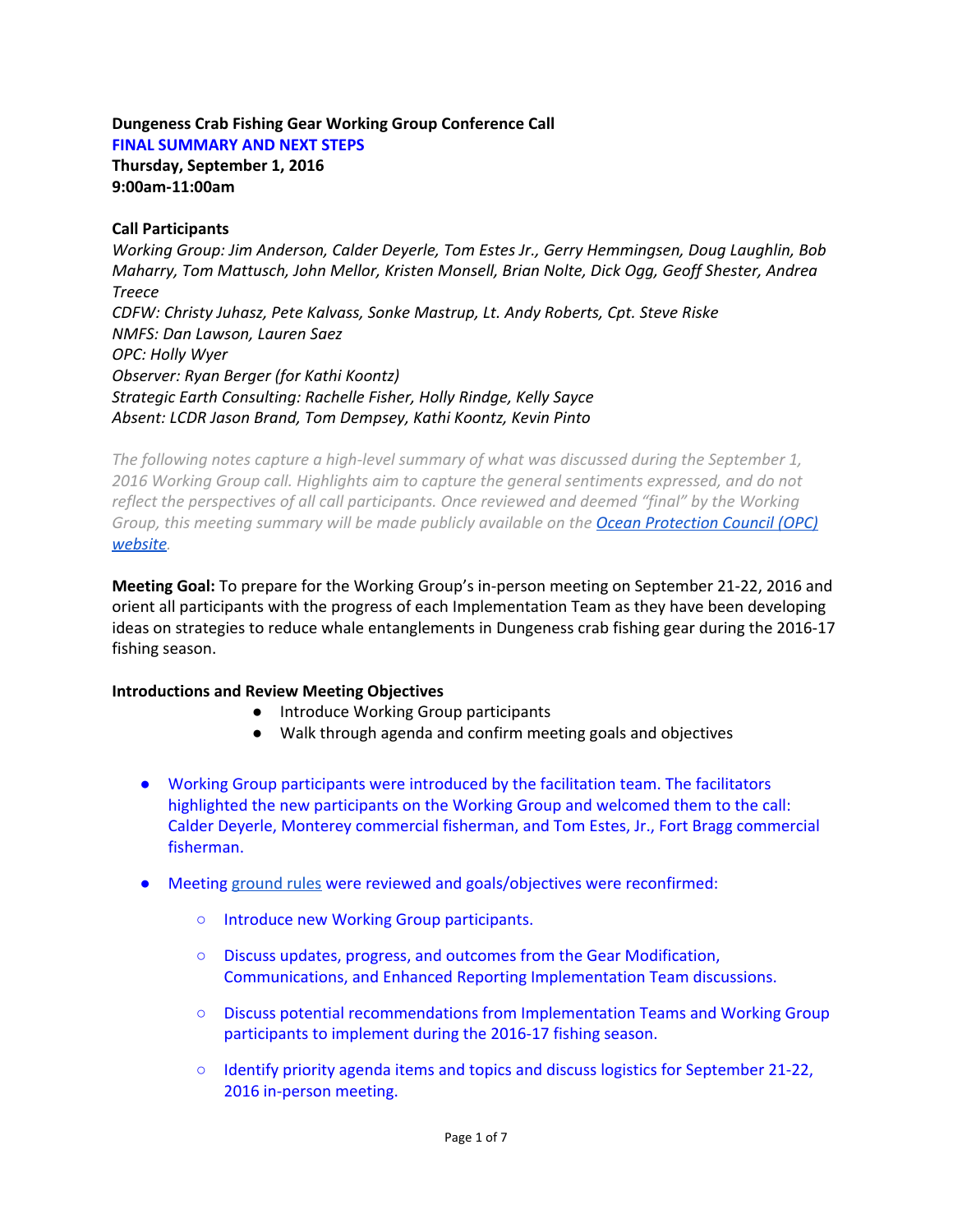● Products and meeting summaries of the full Working Group will be publicly available on the OPC website (http://www.opc.ca.gov/whale-entanglement-working-group/).

# **Implementation Team Updates: Gear Modification**

- Surface line options/recommendations
- Updating and distributing Best Practices Guide
- NMFS project updates
- The Gear Modification Implementation Team held two conference calls (July 29 and Aug 26) since the Working Group last met and is continuing to make progress on developing voluntary recommendations to be implemented in the 2016-2017 fishing season. The group reviewed the draft recommendations on voluntary gear modifications, and discussed additional considerations:
	- General agreement that the recommended amount of line should be a total amount (i.e., from the main buoy to the end point/last trailer buoy).
	- *○* General agreement that there will not be a recommendation specific to the number or size of buoys in a set up at this time (taken care of with max. line length between buoys)
	- Line length recommendation options were discussed:
		- Maximum total of 5 fathoms of line from the main buoy to the end point/last trailer buoy. OR
		- Maximum of 5 fathoms of line from the main buoy to the end point/last trailer buoy when fishing in 50 fathoms or deeper and 4 fathoms limit when fishing less than 50 fathoms.
	- *○* General agreement for recreational and CPFV fishing to recommend a maximum of 2 fathoms of line for recreational traps.
	- Need to confirm how to address excess floating line as a result of fishermen not adjusting the amount of line they are using when they move from deeper to shallower water.
		- Suggested recommendation language: Rig gear so line length can easily be adjusted when gear is moved to a shallower area (e.g., use shots).
	- Other gear modification options were discussed and considered (e.g., weighted lines, line type) as a means to help reduce the risk of whale entanglements including:
		- Consideration of weighting the line between buoys to shorten the line profile (e.g., 2 ounce weight with lead core line). Using a 2 oz weight with lead core line helps lower the profile of the buoy setup across the surface and allows the use of a longer trailer buoy line with a minimal amount of gear on surface that may get snagged on other vessels. This method is common in the Monterey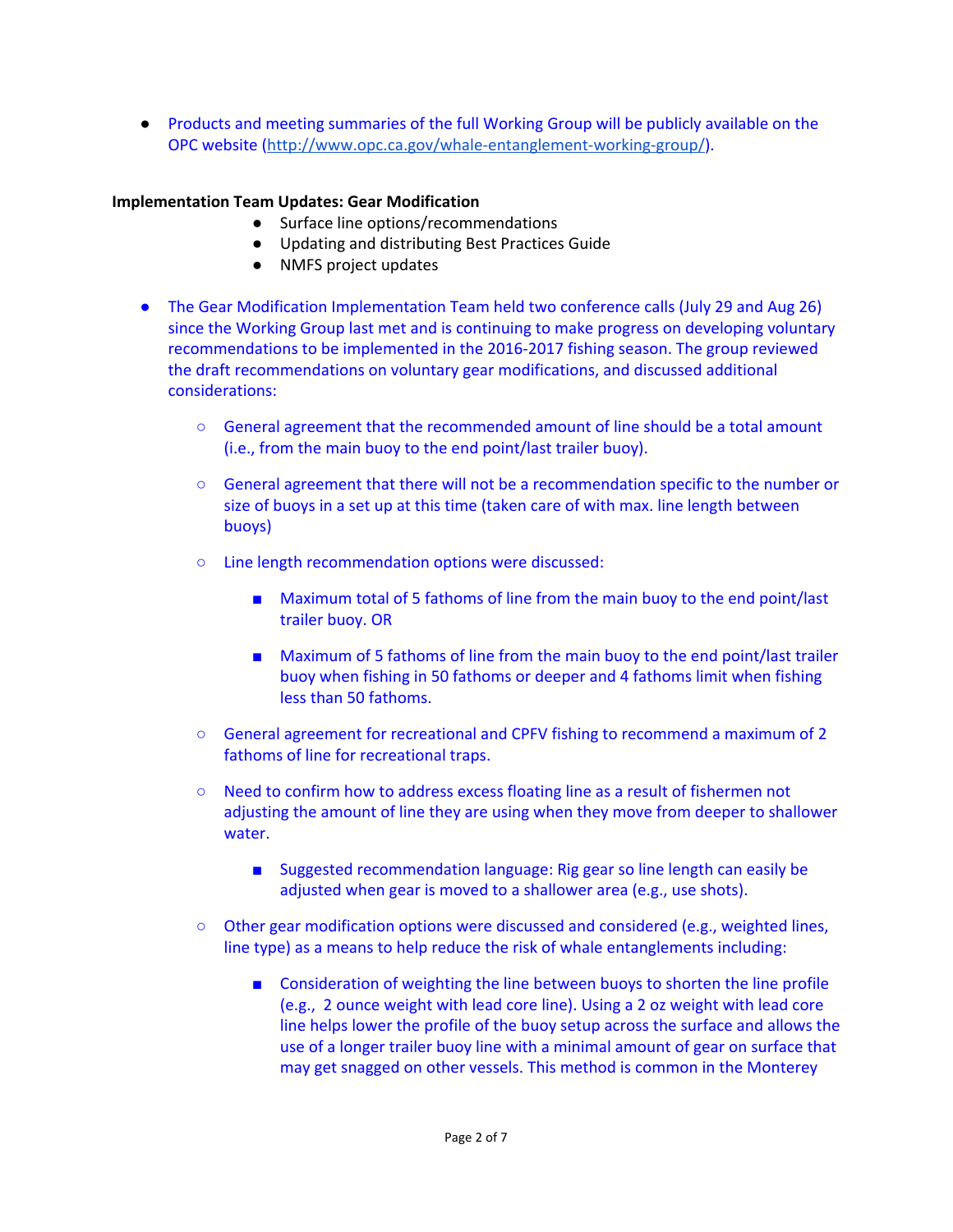Area to reduce navigational hazards. A similar practice is seen in the spot prawn fishery where a 4 oz weight is utilized between buoys.

- Consideration of lighter line (e.g., 5/16) between the main and trailer buoys may increase a whale's ability to break free from the line. Recommended breaking strength would need to consider the appropriate strength to allow whales to break free while also reduce gear loss. A 5/16 line may not have a low enough breaking strength to help whales break free, but the overall idea is on the right track. Instead of line strength between the main and trailer buoys, other options may be considered (e.g. breakaways).
- Some Working Group participants continued to ask whether surface gear (especially between the main buoy and trailer buoy) is the root cause of entanglements.
	- Based on observed entanglements, NOAA whale experts and members of the disentanglement network see a potential correlation between slack surface line and the number of trailer buoys contribute. However, further analysis is needed to definitively point to surface slack.
	- NMFS is continuing to think through how to analyze available entanglement information and future information that comes in to help understand if surface gear is the root cause of entanglements and if the recommended adjustments are having an impact in reducing entanglements.
- The Best Practices Guide and other Working Group products will include messaging explaining why these gear modifications are being recommended to provide context to the Working Group's recommendations.
- **Strategic Earth will update the draft document outlining the Working Group's considerations with the intent that Working Group participants will share it with peers and** gather feedback to be discussed at the in-person Working Group meeting September 21-22, **2016**.
	- Following the September 2122 meeting, the Best Practices Guide will be updated to reflect final recommendations from the Working Group. NMFS will update the Best Practices Guide based on the Working Group's final recommendations and will share a draft for the group's feedback before finalizing. NMFS plans to add photos to the back side of the Guide, a gear set-up diagram, and use language from the communications outline to provide context of why these voluntary changes are being recommended.
	- NMFS is also developing a PowerPoint presentation that complements the Best Practices Guide and can be used by anyone to help convey the new voluntary gear modifications.
	- Some Working Group participants will bring gear (e.g. buoy set up, 2oz leads, lead core line, etc.) to discuss during the September 21-22 meeting to demonstrate gear set up and help finalize recommendations.
- NMFS followed up on projects that are beginning to come online in the coming months. These projects will be further discussed at the September 21-22 meeting.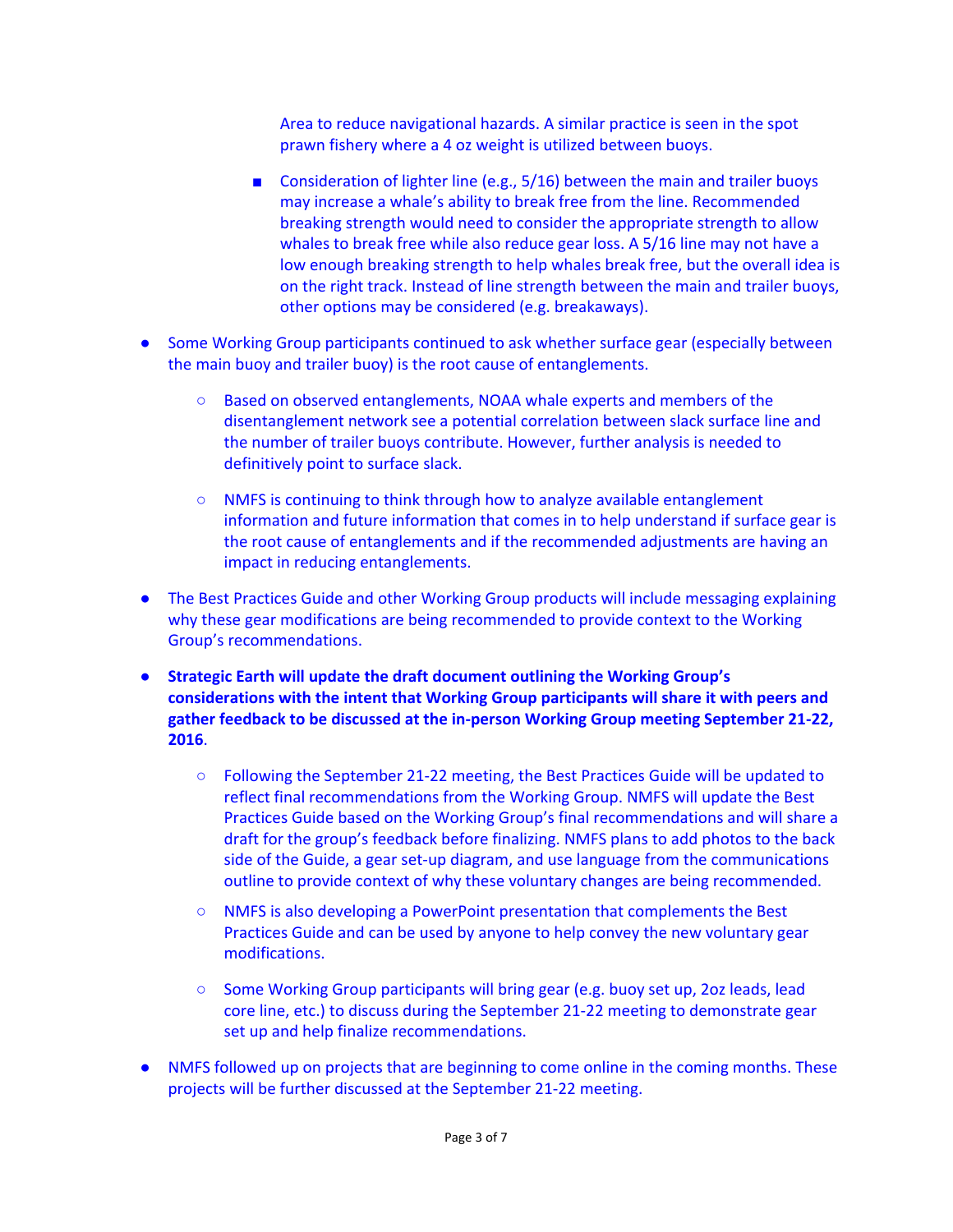- Two projects are funded by the Bycatch Reduction Engineering Program. One of the projects includes a survey of crab fishermen, including questions on gear setup, to better understand line profiles.
- NMFS is also designing a project to analyze images of whale entanglements based on the Working Group's recommendations.

### **Implementation Team Updates: Enhanced Reporting**

- Evaluation criteria
- Process for identifying priority projects
- *●* General support was reconfirmed for collecting data investigating the overlap between Dungeness crab fishing effort and whale presence, migration, and/or prey.
- Updates were shared from the Enhanced Reporting Implementation Team's recent conference call on August 18. There continued to be general agreement by the Working Group on the following components of the group's efforts in this topic:
	- *○* Goal: To obtain data on fishing effort and whale patterns to better understand the co-occurrence of fishing gear and whales and potentially explain the entanglements that have been observed (i.e. Does more gear and whales in an area result in more entanglements? How does fishing effort (location and density) affect the likelihood of entanglements?)
	- Prioritized needs: To develop a co-occurrence model that overlaps whale locations and fishing locations and density
	- Understanding this co-occurrence continues to be difficult since there is no fishing effort data available. Additionally, whale data is only available during spring and summer, not in the fall and winter when a bulk of Dungeness crab fishing occurs.
- An Evaluation Criteria document developed by Implementation Team participants was reviewed and discussed as a first step in identifying the scientific tool(s) needed to investigate and measure co-occurrence.
	- There was general agreement by the Working Group on the listed criteria to evaluate tools: coverage range scale; frequency of data collections; skew of results/bias of tool; costs; feasibility of scaling; back end analysis required; who will own the data and have access to the data; and adequate participation in a pilot program.
	- Tools should effectively capture and measure fishing effort while also being the least disruptive to fishermen. Tools can be piloted in the 2016-2017 fishing season. Tools under consideration include:
		- Aerial surveys: A Working Group participant is working with the Working Group's data analyst to develop a sample design and outline of costs/budgets that will be shared at September 21-22 meeting.
		- Data plotters: Discussions should be had during the September 21-22 meeting about how data collected through the use of this tool will be shared.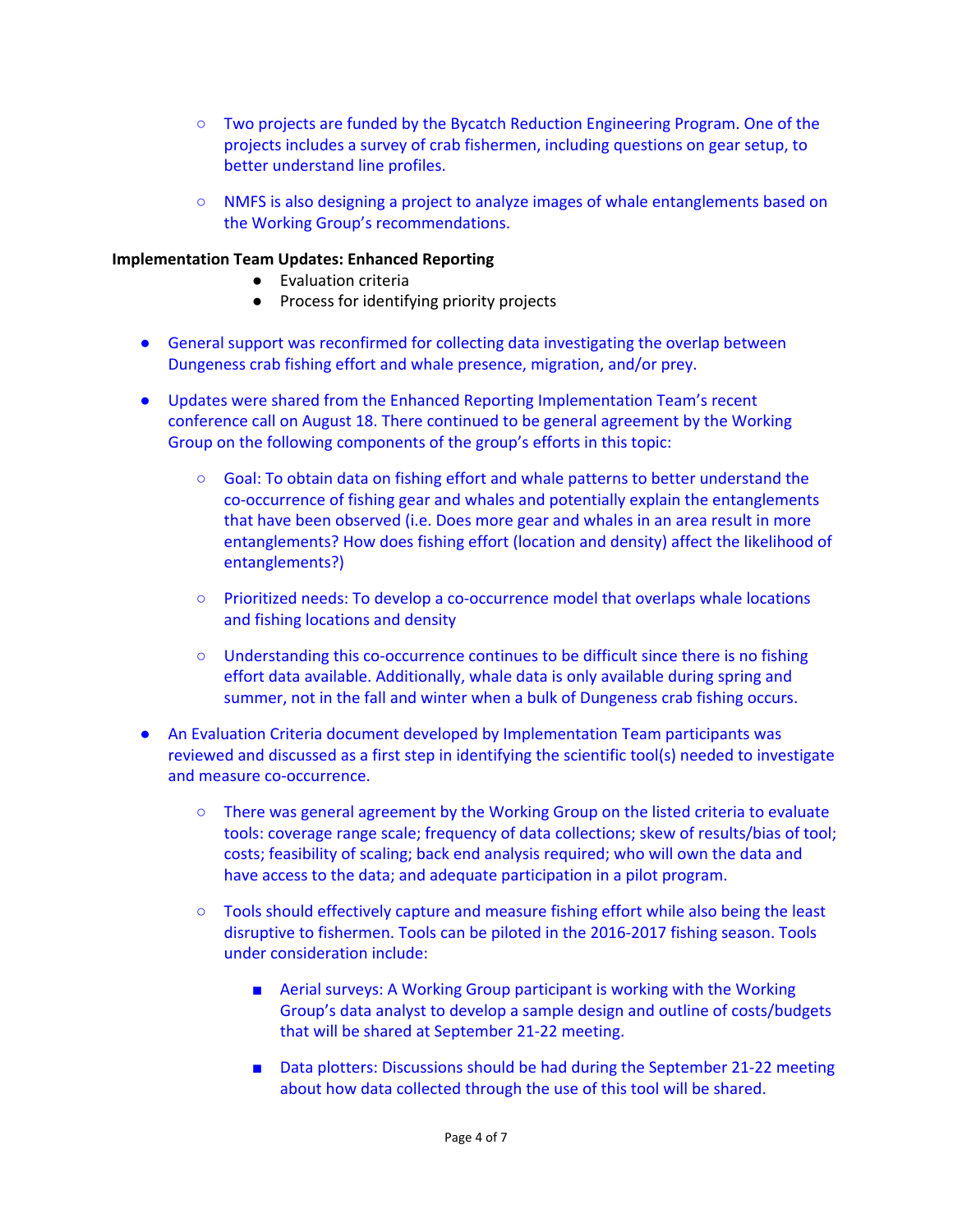- The Working Group continued discussions about data plotters.
	- The utility of data collected through VMS and AIS systems was discussed. Vessels that already have NMS or AIS could voluntarily share data during the 2016-17 fishing season.
	- There are issues with NMFS's (i.e. those involved in Working Group efforts) and CDFW's ability to access the VMS data that would need to be further investigated. Additionally, since fishermen pay directly for VMS, the use of the tool can be expensive.
	- VMS gives a vessel track line, but not does not clearly indicate where traps are set. However, a participant noted there are methods available in which a computer algorithm could be used to determine where traps are set based on where the vessel was located. VMS would not require fishermen to collect any additional data.
	- Concerns were expressed that the use of VMS (and other data loggers) only collect data related to fishing effort and do not address data gaps for whales.
	- There is general support for utilizing tools that may already be in place to understand and document fishing effort.
	- Fishermen were asked to check in with their peers to understand if there are individuals who would be willing to voluntarily share their vessel tracking data to inform discussions during the September 21-22 meeting.
- Since every Dungeness crab fisherman knows where they set their gear, a project could be developed in which fishermen voluntarily share the log of their trap locations.
- The use of logbooks to track trap location were not recommended due to the burden placed on fishermen.
- There was general agreement that there was a need to better understand the willingness from the commercial and recreational fleet to voluntarily share trap locations and/or test fishing effort reporting tools through the use of private data loggers, AIS, VMS, logbooks, and/or sharing GPS coordinates of trap set locations.
- CDFW is not planning to implement electronic monitoring on any trap fishery due to the cost, but is moving towards electronic logbooks that records catch.
	- Participants expressed that the Working Group should not recommend a data collection tool or system that will need to be changed in a few years if California implements an electronic system, like logbooks, that may ultimately inform this effort.
- The scale of data needed needs to be addressed to better understand the utility of enhanced reporting tools.
	- NMFS will look at the data currently available and what the scale of analyses can produce. NMFS will bring a better understanding of what whale data is attainable with current resources to the September 21-22 meeting.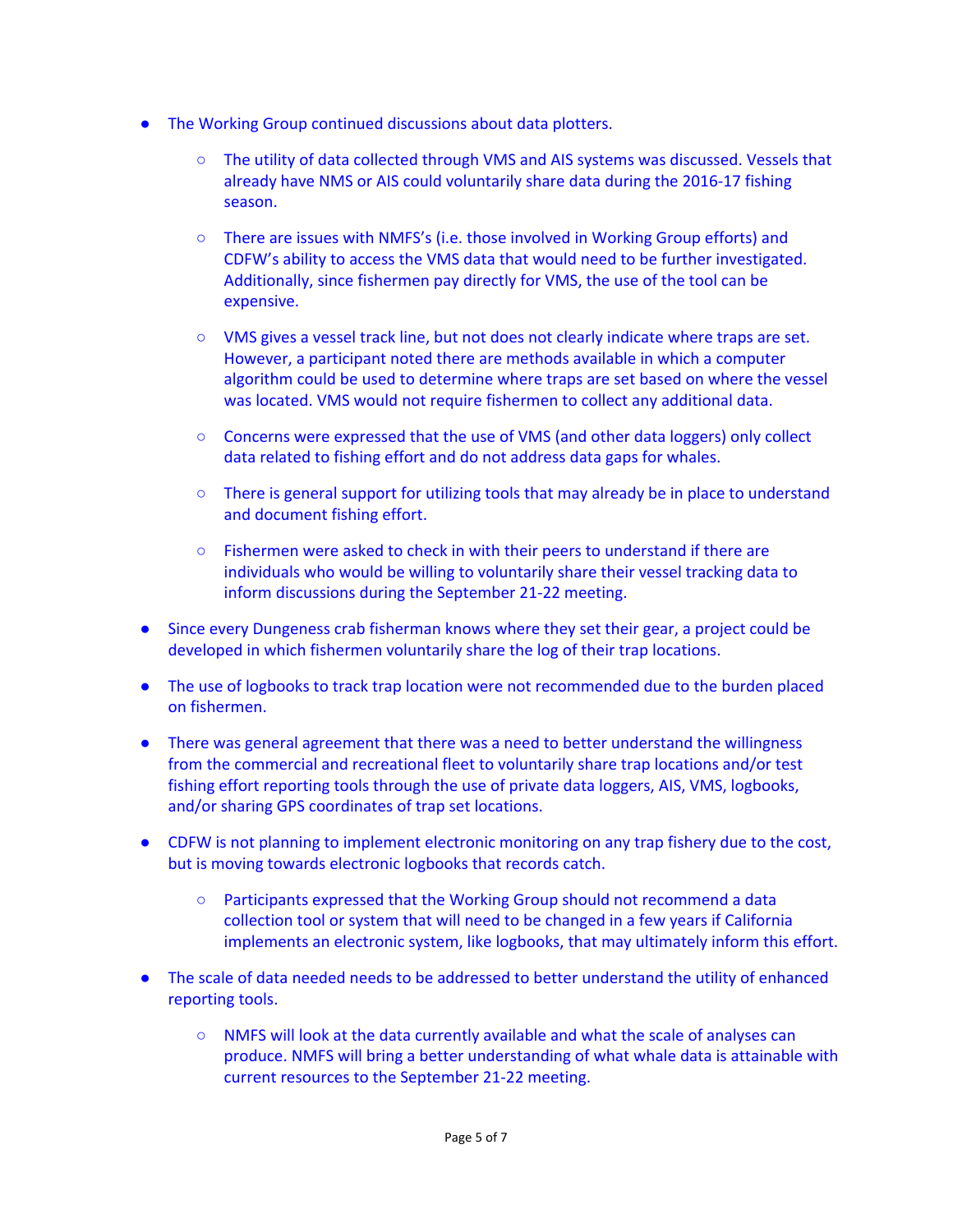- Several key questions and considerations were identified during the call that will be further discussed at the September 21-22 meeting:
	- The Enhanced Reporting Implementation Team should lay out a plan for data collection for the upcoming fishing season. The plan should explore the scale, data, and costs.
	- Can the Dungeness Crab Task Force play a role in moving the data collection efforts forward?
	- Can funding be found to support the purchase of data collection tools, project implementation, data analysis, etc.?
- To better understand entanglements using the data currently available, NMFS will re-evaluate images of whale entanglements to identify common themes and alignment with the updated Best Practices Guide over the coming months. Working Group participants generally supported this effort.

#### **10:30am Implementation Team Updates: Communications**

- Overview of Best Practices Guide Communications Outline
- Update on NOAA Disentanglement trainings
- The Working Group briefly reviewed the communications outline which provides guidance and a process for reaching out to the fleet (the primary audience) to communicate the concern around whale entanglements in Dungeness crab fishing gear in an attempt to garner support for considering and adopting the recommendations in the Best Practices Guide.
- Working Group participants will review the communications outline and consider how they would like to support communications moving forward, as well as add any ideas on resources, products, or materials to the outline.

#### **10:40am** Planning for September 21-22, 2016 Meeting

- Identify Working Group meeting goals, priorities, issues
- Follow up with peers in advance of in-person meeting
- Discuss logistics
- An agenda and meeting logistics will be circulated to the Working Group in advance of the September 21-22 meeting.

#### **10:55am Confirm Next Steps**

- The following next steps were identified during the call. Strategic Earth will check back in with the Working Group on the status of these items over the coming weeks.
	- **○ Working Group Participants**
		- **▪** Review updated "options document" (will be ready September 7, see below) with peers to gain feedback to inform discussions and finalizing recommendations on September 22-21